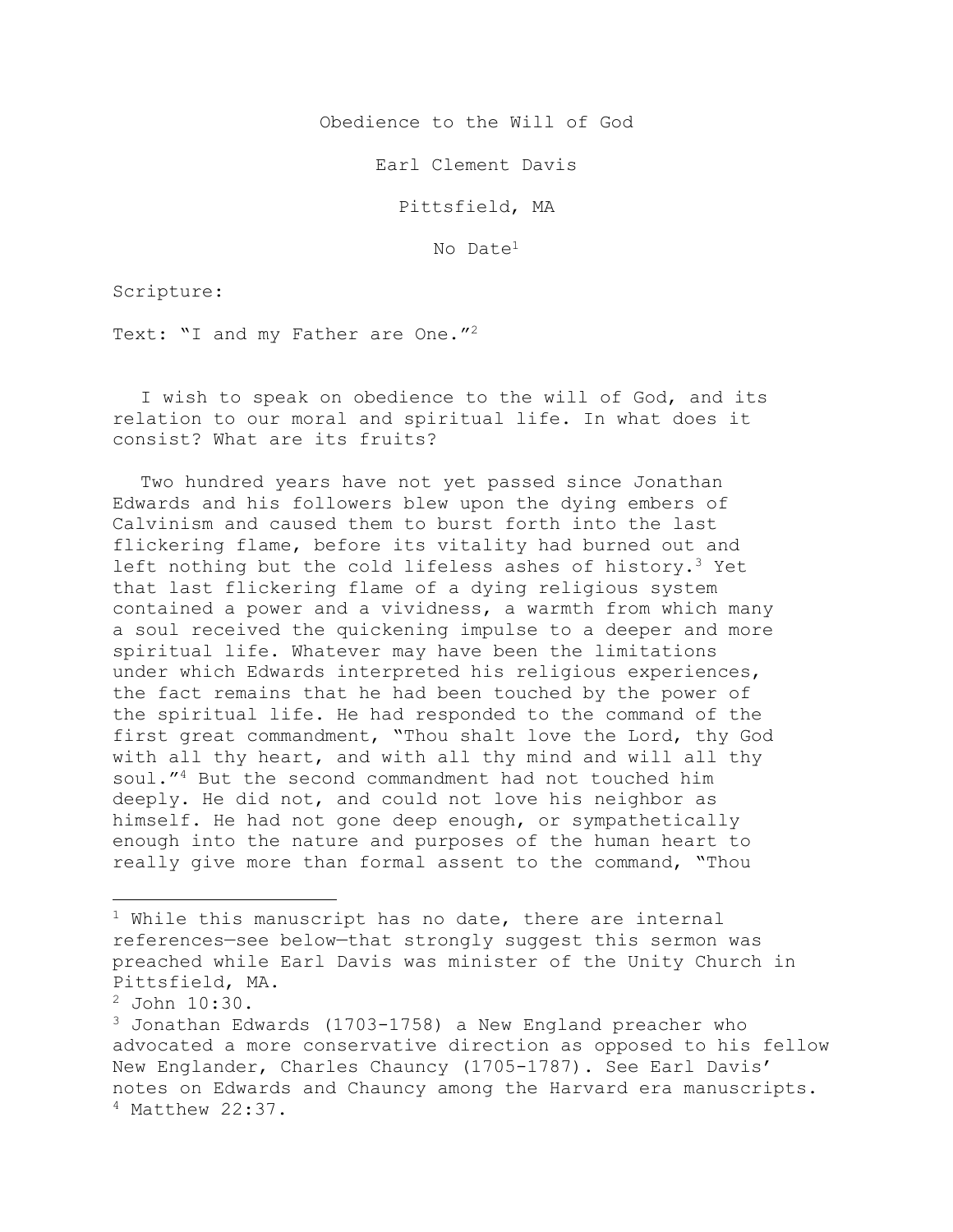shalt love thy neighbor as thyself."<sup>5</sup> His intellectual surroundings were subject to influences that made this impossible.

Should we analyze that last flame of Calvinism, sometimes spoken of as the Berkshire Divinity, should we analyze it as the chemist analyzes the flames that burn from the substance in his crucible, we would find that it gives evidence of three great elements. The first element, the foundation and cementing substance of the whole system, the doctrine of the absolute sovereignty of God. This doctrine seems to be an indication of the triumph of a more sensible opinion of the earlier superstitions of New England which formulated a quite clearly defined dualism, as illustrated in the dramatic struggles between God and the Devil.

This doctrine of the absolute sovereignty of God is strangely suggestive of, if not prophetic of the results which modern scientists have been dealing out to us for the last few years. The absolute sovereignty of natural law, its universal, and unquestionable activity, bespeaks of an over-ruling power as sovereign and as absolute as ever Edwards or Hopkins or Emmons dreamed of.6 Upon this point of the absolute sovereignty of God, the Berkshire Divinities were not so far wrong, if our most modern conceptions have any value.

The second great truth of Calvinism was man's dependence upon God. This is quite in keeping with the most advanced scientific and philosophical notions. When the scientist tells us that there is not one atom of matter in all the universe that is outside the reign of law, when the moralist tells us that every act of a human being must conform in one way or another to the eternal laws of conduct, we are listening to a doctrine of man's dependence upon God set forth in no less exacting terms than the same idea was treated at the hands of Edwards.

So far we can agree as to the essential idea of Calvinism, although we must take exception to the forms in which this idea was expressed, forms which were colored and distorted by the third element which is found in Calvinism. This third element is the one which makes the whole system

<sup>5</sup> Matthew 22:39.

 $6$  Nathaniel Emmons (1745-1840); Samuel Hopkins (1721-1803). Both influential New England Congregational preachers.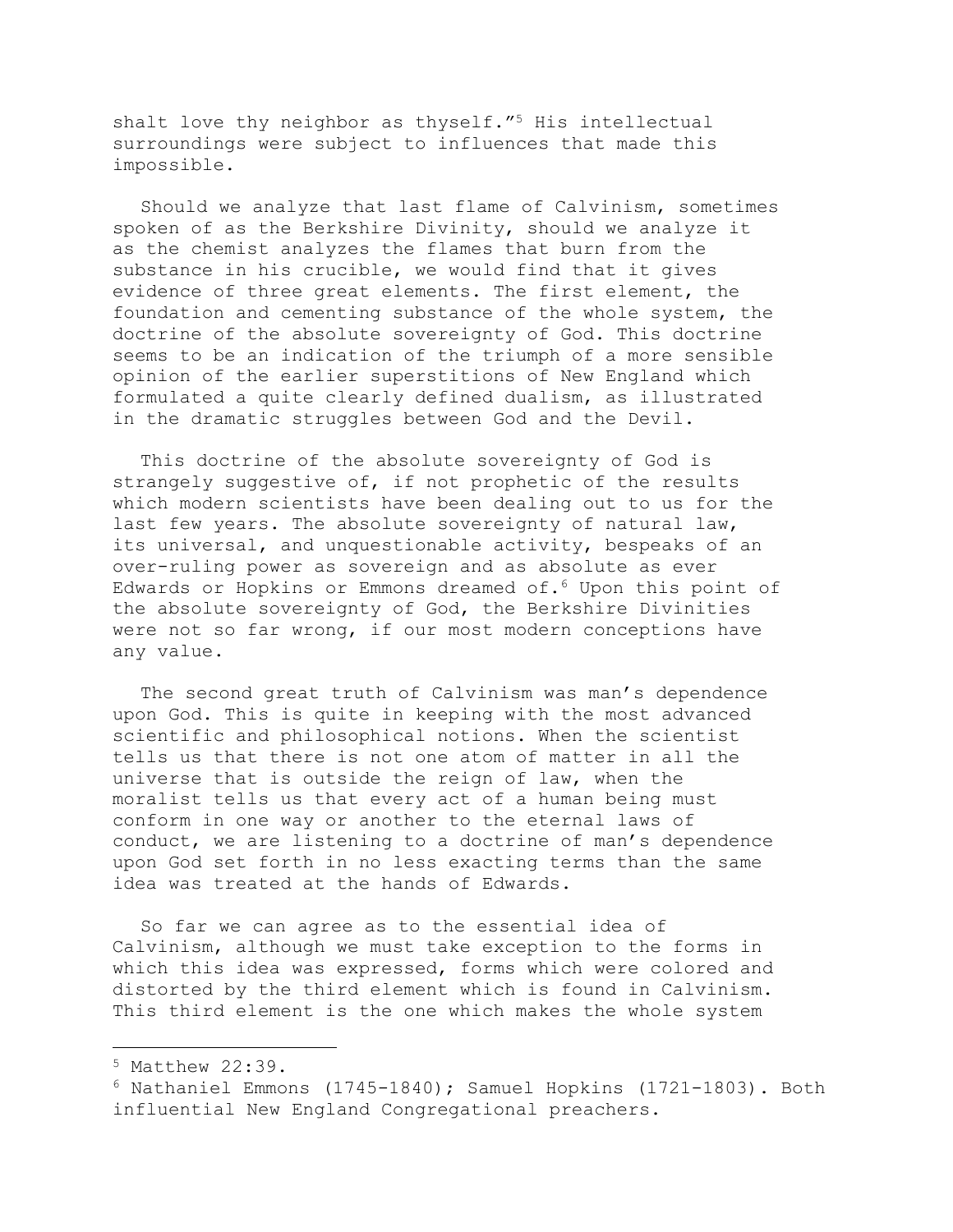obnoxious and revolting, and which was no small factor in causing the onward movement to leave Calvinism behind. The notions of total depravity, and the atonement through Christ, and all the ideas connected therewith are based upon a profound pessimism. If you stop to think of it, the entire system of ideas centering about the expiation of Christ and the doctrine of election, is simply another way of expressing the feelings of the man who thinks that everything is in a bad way, and all things are on the high road to ruin. The true pessimist always reasons from the dire calamity which is about to overtake the multitude, a way of escape for himself and a chosen few. So also did the Calvinists, the few elected to be saved, would, by the grace of God through Christ, enter into eternal peace and gloat over their happy fate. This is a true thoroughgoing pessimism, the last and most complete expression of a pessimism that has been lurking in the system called Christianity since very early days. Perhaps it came from the East, and was absorbed into mechanical Christianity, as it was undergoing its transformation from its earliest days of spiritual power into its essentially unspiritual system.

The old system is passing away. Holmes' wonderful "One-Hoss Shay" is a pointed description of Calvinism.7 It was built in such a logical way, that it must collapse. There was no opportunity for repairs. Now it has become hardly more than a faint recollection of a bad dream. Even the most Calvinistic of this generation have not the courage and daring to proclaim the doctrines of this wonderfully logical system. Yet much of the old phraseology and many of the terms are still used but they are so twisted, modified and repainted that one feels that those who use them have not the slightest conception of the strength and ruggedness of the outworn system. They are destroying the historic charm which might center about the remains of "the Wonderful One Hoss Shay" by trying to work them up into timber for a carriage of the modern world. To use a figure from the words of Jesus, they are putting new wine into old bottles which still retain their old labels. Once these bottles contained a live sparkling wine, discolored to be

<sup>7</sup> Oliver Wendell Holmes (1809-1894) published his poem "The Deacon's Masterpiece or, the Wonderful 'One-Hoss Shay:' A Logical Story" in the *Atlantic Monthly* for 1858. It was reprinted in an 1897 collection of writings by Holmes, *The Wonderful "One-Hoss-Shay" and other Poems.* New York: Frederick A. Stokes Co.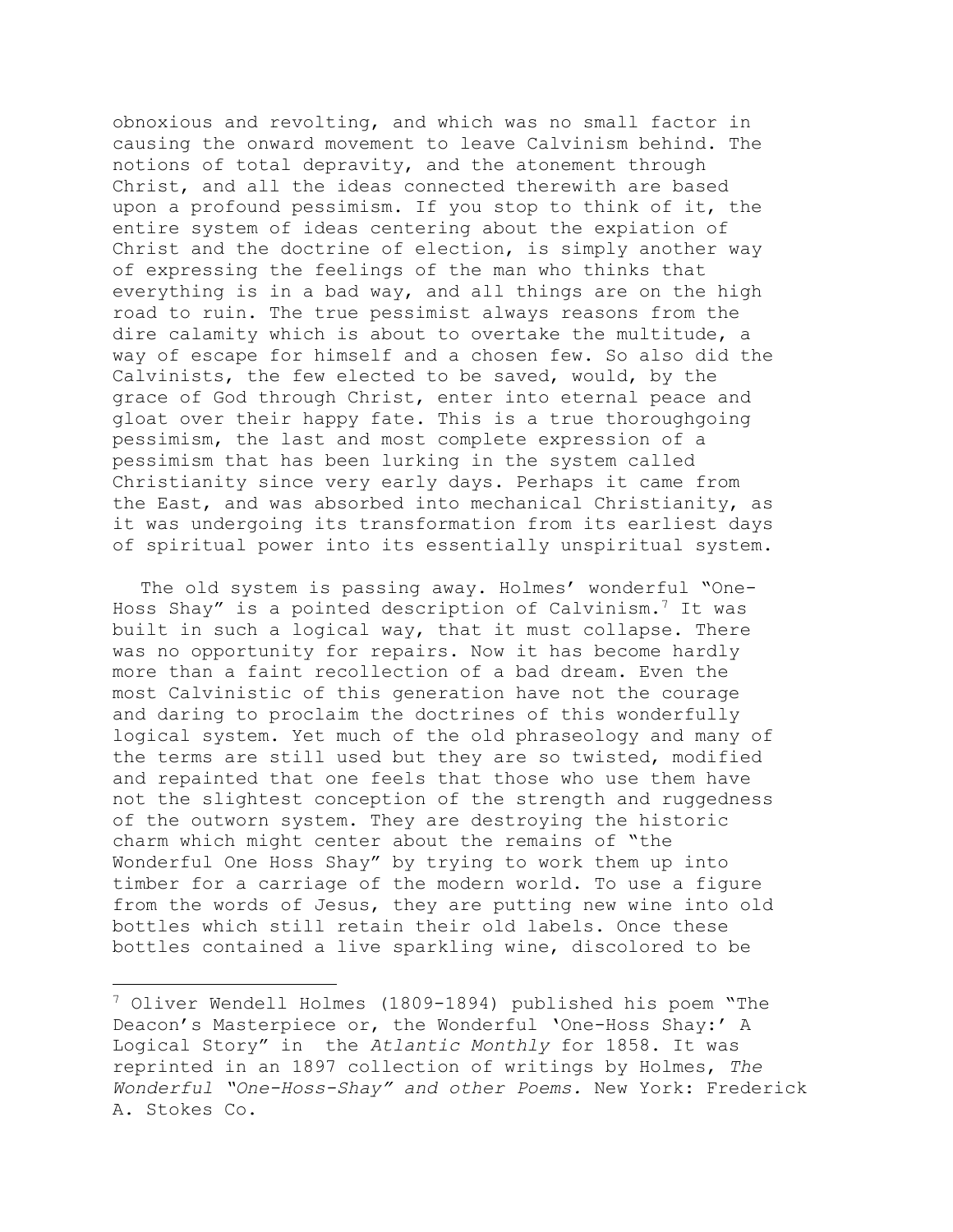sure, by a brackish pessimism, but still vital. But the wine has been lost and the bottles have been filled by a flat, colorless, insipid water of sentimentalism. If we must have the old bottles and old labels, pray! let us have the old wine also. It was a powerful stimulant to the elect who could drink it.

The Sovereignty of God! and Man's Dependence upon God! Is it possible that the leaders of the Berkshire Divinity absorbed those truths from the very spirit of these mountains? Overcome by the transcendent glory, by the overshadowing power of God as revealed by the rugged everchanging scenery in the midst of which he lived, did he look upon himself as the most insignificant, the most unworthy of beings, what at best could but faintly utter, "How terribly wonderful?" Can you stand and drink in the beauty and grandeur of the everchanging glory of the hills about us without feeling something of the utter insignificance of man?8

We stand on some well-chosen spot, and look about us. We take in at one full sweep the grand panorama of nature about us, its greatness, its tremendous power that can lift great mountains, its infinite patience that can consume thousands of years in slowly wearing the mountains down to hills, by the slow process of rain and frost, it unlimited variety, now the warm bakery day, now the terrible wind and rain. Now the blistering winter storm, all these speak of a power so great and transcendent that we almost instinctively shrink back, expecting to see the great spirit descend upon us from some distant mountain peak, and speak with a voice as terrible as man ever heard. "What are you that ye think that I am mindful of you?" But the God with his terrible majesty does not come, and soon we are lost in the trance of meditation, that comes over one as he stands before the shrine of nature. The windows and doors of the soul open, the spirit flows in, the soul is filled, and feebly from the depths of our being we utter the simple words, "How wonderful it is?" Into the divine silences of our being comes the God who speaks within, saying to us, "I made all this beauty and wonder-world in which you live. But you! You! I made with the power to see, to understand, to speak, and with the simple words of wonder and beauty to

<sup>&</sup>lt;sup>8</sup> These references to the Berkshire mountains are a strong suggestion that this sermon was delivered while Earl Davis was the minister of the Unity Church in Pittsfield, Massachusetts.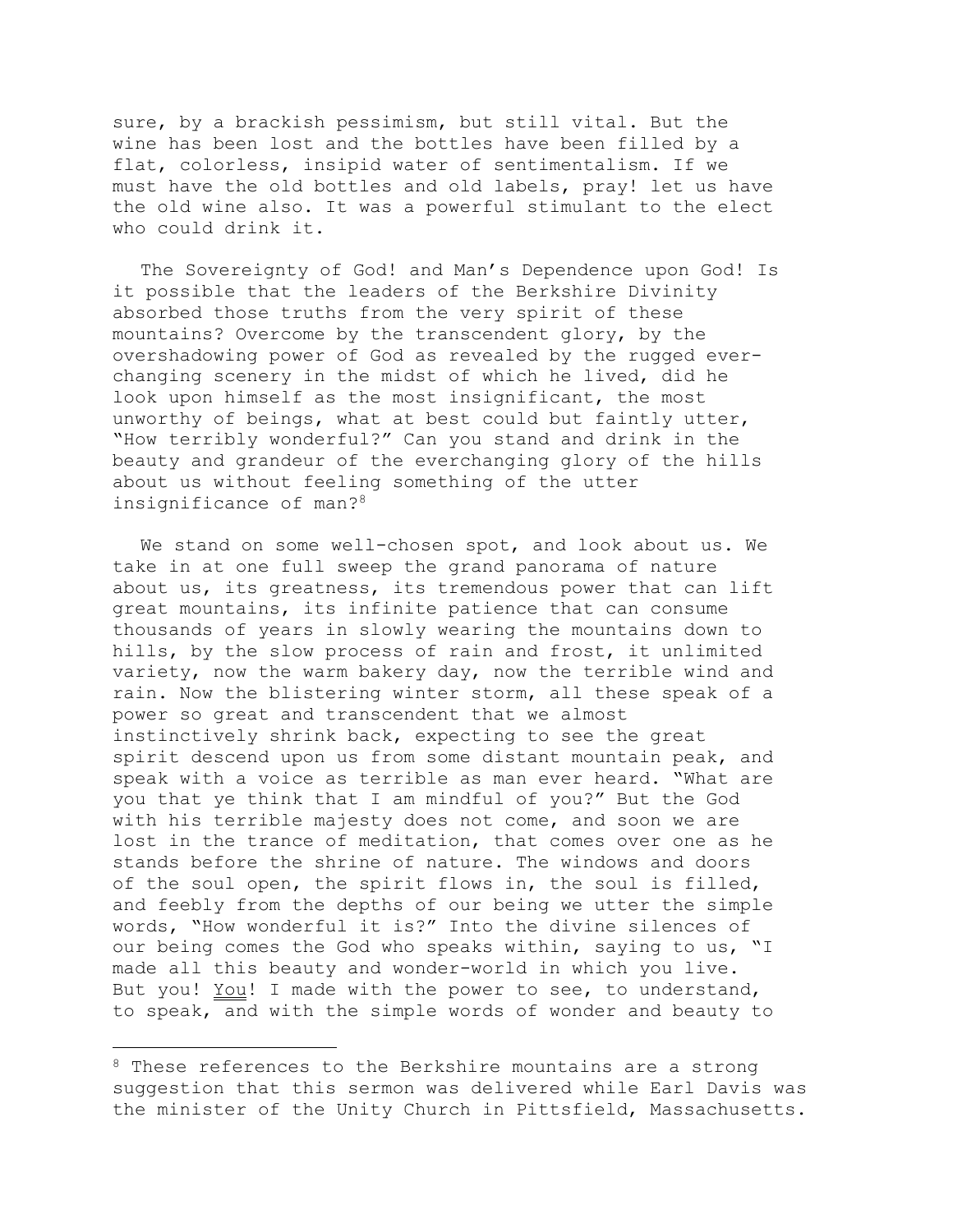express thoughts and truths that are eternal. To you I have given the power to think over again my thoughts after me."

Here we must part company with the Calvinist. With him we can see the truth of the sovereignty of God; with him we can see the truth of man's dependence upon God. But he has built his system in such a logical way that he had failed to look into the human soul, he had failed to recognize the Divine power working its way to light in the midst of a struggling hopeful humanity. The real meaning of the words of Jesus of Nazareth, "I and my Father are one" had not touched his logical soul, and given his dark and morbid mind the light to true spirituality. We part company with him here because we dare to say as Jesus did, "I and my Father are one." This is the touch. This is the gleam of truth that destroys forever the gloomy pessimism of the dying system.

Upon this truth, that you and I dare to say, "I and my Father are one" rests the high obligation of obedience to the will of God. Not an obedience born of fear, or a sense of weakness in the presence of a power so great. But an obedience born of the profound respect of our own Divine nature, and strengthened and made vital by the real presence of God in the human soul.

Obedience to the Will of God! Do we mean by that the conformity to those laws which everywhere rule with an iron hand the things of nature? Those laws according to which the earth is made and in accordance with which the seasons come and go, animals live and die. It would be a mere mass of words to speak of such obedience. Whether we will or not, we are a part of nature, and as such we must conform to her laws. With the dust at our feet we share in the obedience to that law which binds into a system the Universe. With the animals who minister to our needs we share the laws of generation, life and death. Not by one iota can we escape these eternal, ever active laws by which, in common with [the] earth, stones, animals of every form, we become a part and parcel of things about us. But here do we find that obedience to the will of God, which is the very heart of the highest and best of the religious life. Still further that highest obedience is not identical with, or to be confused with, that obedience which men pay to the social and moral laws by which our daily conduct is, to a large extent, governed. These laws also have their authority, and demand our obedience, and we disobey at the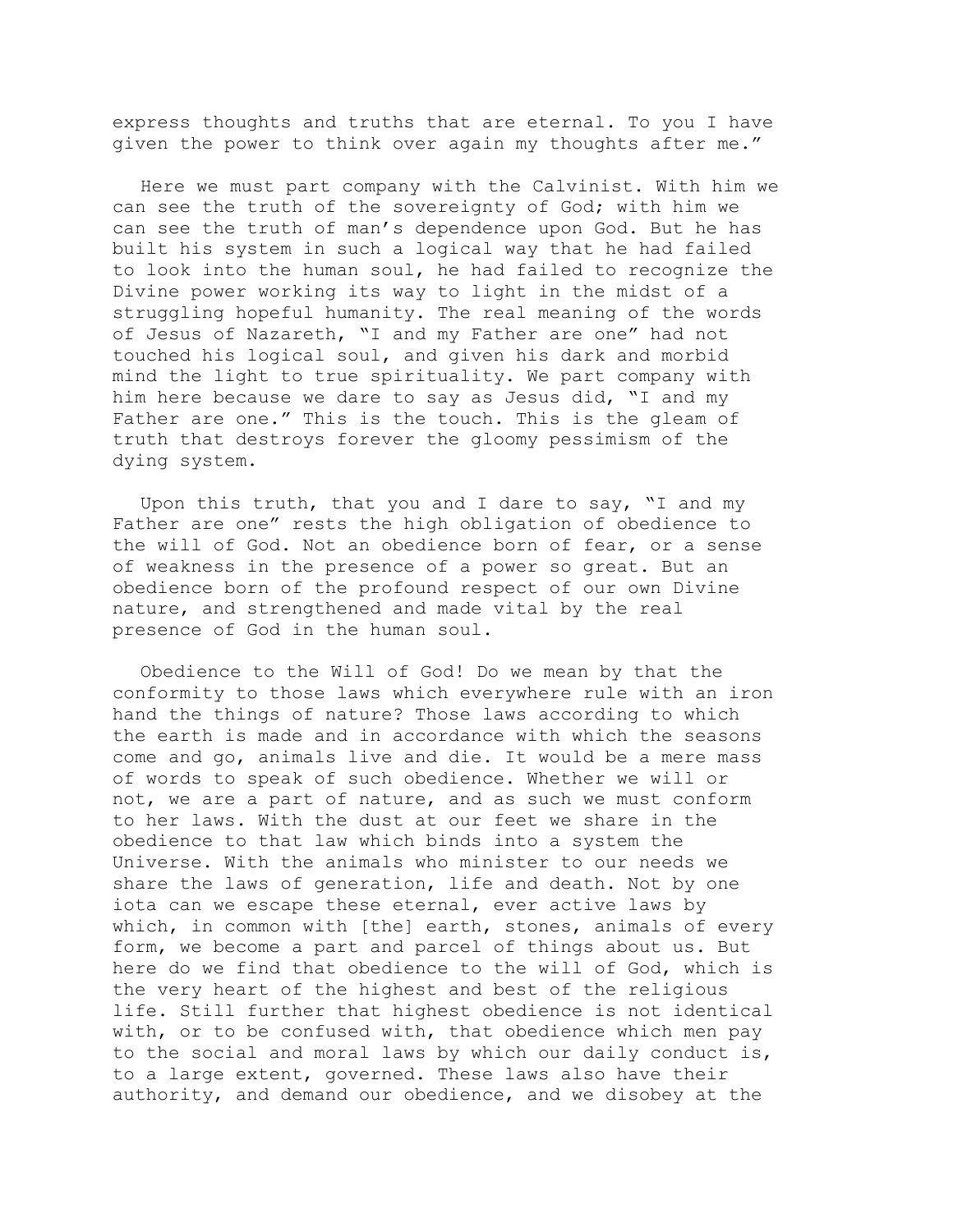peril of our social and moral wellbeing. It consists not in the careful and painstaking obedience which we pay to the dictates of another person or book or institution that presumes to be a mediator between the human soul and God. All these forms of obedience from the obedience to the natural laws which we cannot escape to the obedience to the highest moral laws, which we can escape, fails of reaching that highest and most complete obedience to the Divine Will, that obedience which is the source of the peace that passeth understanding. What that obedience is can be easily seen by one who obeys, but to express it in terms of words, so that another may see is difficult. It consists in the first place of the self-abnegation, or rather that selfassertion of the spiritual powers which lifts one above all considerations of the day and the hour in which one lives. One seems to free himself from his body to become a free agent of the spiritual world. It is something like the feeling which comes over one by the sea shore. To sit for hours at some spot and watch the ceaseless rise and fall of the waves, to be lulled into a half slumber by the swish of the breaking waves as they chase each other up and down the beach, until finally the shoreline in the distance become dim, and we seem to become a part of the great ceaseless, restless ocean. The world about us is forgotten, that activity and alertness so characteristic is passed, and our soul has gone on a journey to the infinite. This is the feeling that comes over us occasionally as we open the windows of our soul in the presence of the great Divine world.

From this strange vacant-like feeling, as if all the common ordinary powers of our being had left us, we are awakened by the growing consciousness of the presence within us of a power, greater than our own. It seems to fill every smallest secluded nook of our being just as the incoming tide fills the most remote creek of the bay. Now thoughts, high and noble conceptions of life, appear to us. We are in the real presence of God, and see our own true noblest self as clearly and as perfectly, as an object in our hand. It is as if we took a powerful telescope, and by its means brought the distant mountain to our feet that we may examine it.

At such moments it seems as if we are standing by the side of the way watching the great army of noble souls marching fearlessly to the life of peace that passeth all our understanding. We are led by an almost irresistible